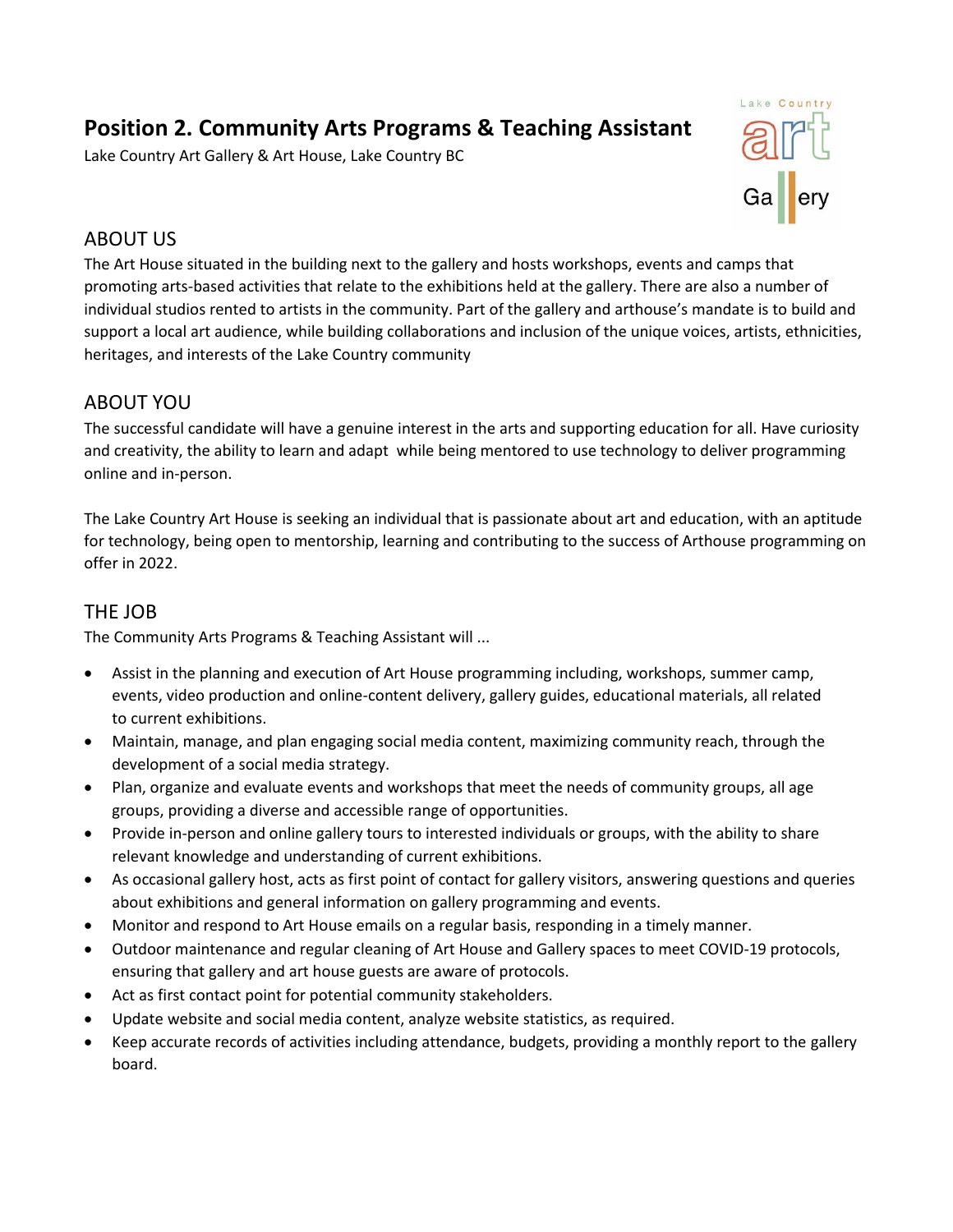• You will be working with the Gallery & Marketing assistants to plan and deliver the annual community summer evening picnic event

#### REQUIREMENTS

- Completion of 2 or more years in post-secondary education, preferred areas of study include: Art, Art History, Design, Education, Social Work, Arts, Marketing or Business.
- Outgoing with the ability to work independently and effectively as part of a small team.
- Strong communication skills both verbal and written,
- Experience leading groups or working with audiences of various ages and abilities is an asset.
- Knowledge and practical experience of using social media channels including facebook, Instagram, YouTube
- Strong organizational skills, ability to follow tight deadlines and maintain quality output.
- Ability to use technology such as laptops, tablets, phones, cameras when gathering photographs and videos as well as manipulating/editing them.
- Experience with the following software and platforms is an asset; Google Docs, Zoom, Weebly, Tockify, Mail Chimp, Microsoft Office, Canva, iMovie, Final Cut Pro.

IMPORTANT Eligibility for the position is also dependent upon the following

- You must be between 18 and 30 years of age at the start of the employment
- You are a Canadian citizen, permanent resident, or person to whom refugee protection has been conferred under the Immigration and Refugee Protection Act for the duration of the employment; and,
- You have a valid Social Insurance Number at the start of employment and be legally entitled to work in Canada in accordance with relevant provincial or territorial legislation and regulations
- All applicants must be available to work a flexible schedule which will include some evenings and weekends.
- This position will begin in July and will run throughout the summer until the end of August. You must be available to work throughout this period.

#### Position Details

- The anticipated start date is July 9, 2022
- The position will consist of 30 hours per week for 8 weeks at \$18 p/h
- Flexibility will be required regarding working hours schedule You will be expected to be available to assist with two full week summer Art camps and may be required to work some weekends, evenings, and statuary holidays in lieu of alternate days off.
- The job descriptions may vary somewhat if current Public Health Orders require it.

#### TO APPLY

Send your APPLICATION cover letter & resume by EMAIL to manager@lakecountryartgallery.ca